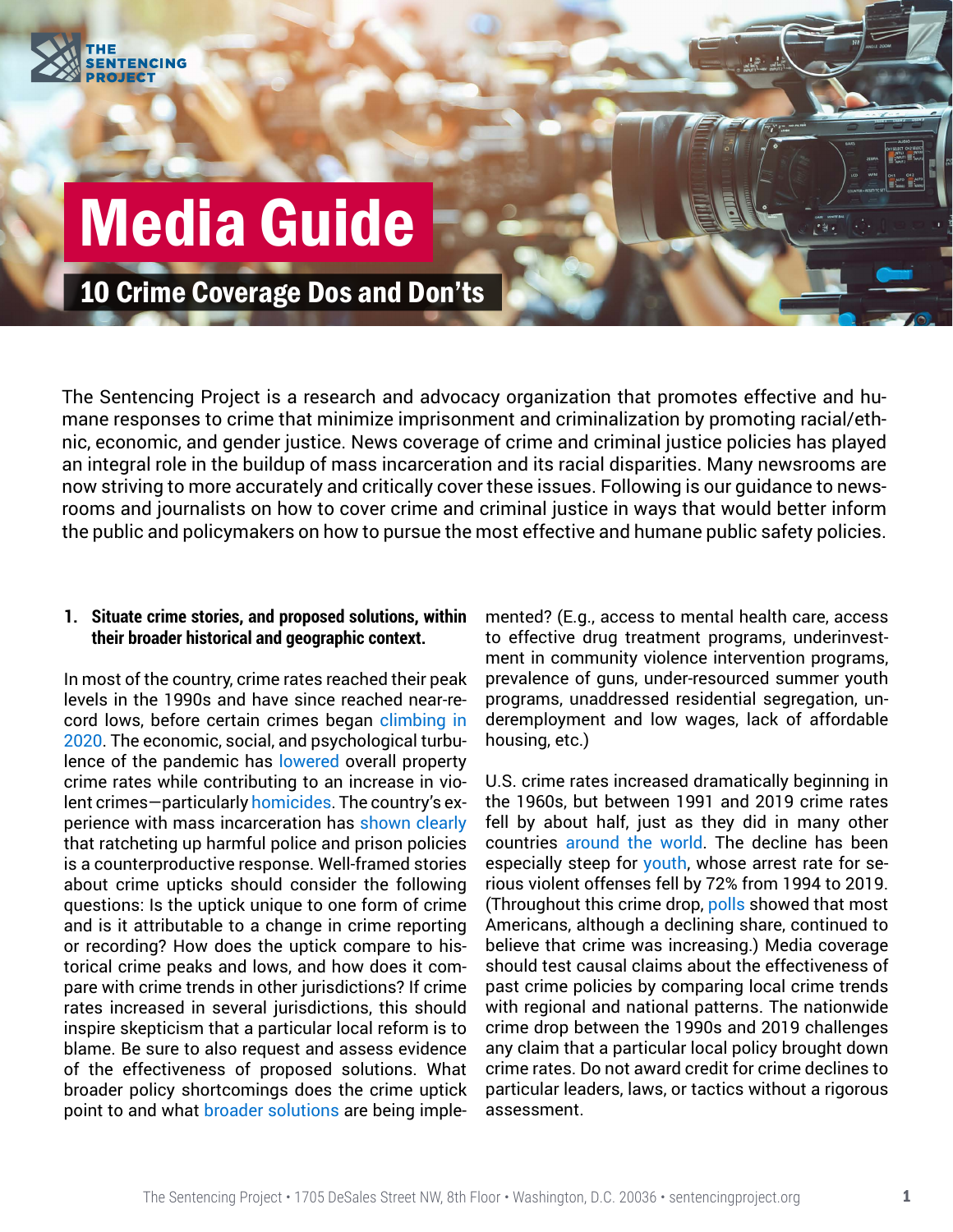#### **2. Recognize the limited and declining role of youth crimes.**

Recently we have begun to see a new wave of alarmist youth crime coverage which is unsupported by evidence. The reality is that youth ages 17 and under were just [7% of arrests](https://www.ojjdp.gov/ojstatbb/crime/qa05102.asp?qaDate=2019) nationwide in 2019 (the latest data available)—down from [15% in 2000](https://www.ojjdp.gov/ojstatbb/crime/qa05102.asp?qaDate=2000&text=no). National data indicate that youth's share of total arrests continued to fall during the first year of the pandemic in [every major crime category](https://crime-data-explorer.app.cloud.gov/pages/home). The spike in certain violent crimes during the pandemic has been driven by adults, not minors.

In the mid-1990s, media reports trumpeted ["a ticking](https://www.nytimes.com/1996/01/06/us/experts-on-crime-warn-of-a-ticking-time-bomb.html) [time bomb](https://www.nytimes.com/1996/01/06/us/experts-on-crime-warn-of-a-ticking-time-bomb.html)" of adolescent crime perpetrated by a new wave of allegedly remorseless and morally impoverished young ["superpredators.](https://www.washingtonexaminer.com/weekly-standard/the-coming-of-the-super-predators)" These predictions were based on faulty science and proved wildly inaccurate: youth crime rates began a sizable and prolonged downturn in the mid-1990s. Yet the coverage helped spark a wave of counterproductive punitive measures that contradicted all available evidence on what works to address delinquency. In 2020, [NBC](https://www.nbcnews.com/news/us-news/analysis-how-media-created-superpredator-myth-harmed-generation-black-youth-n1248101)  [News reviewed this history](https://www.nbcnews.com/news/us-news/analysis-how-media-created-superpredator-myth-harmed-generation-black-youth-n1248101) and concluded: "Though it failed as a theory, as fodder for editorials, columns and magazine features, the term 'superpredator' was a tragic success—with an enormous, and lasting, human toll." Avoid repeating this history: double-check the data to verify an alleged trend, interview multiple experts, and ask hard questions before feeding a crime wave narrative. Similarly, be wary of claims exaggerating crime levels among other demographic groups, such as [immigrants](https://www.sentencingproject.org/publications/immigration-public-safety/), who commit crimes at lower rates than native-born citizens.

## **3. Avoid amplifying false or unsupported claims: fact check police, prosecutors, and legislators.**

"Man Dies After Medical Incident During Police Interaction," the Minneapolis police department [reported](https://www.npr.org/2021/04/24/990376231/opinion-after-george-floyds-death-a-press-release-obscured-a-police-murder) after its officers killed George Floyd. Video of the incident contradicted their account, reinforcing that police reports cannot be trusted as facts. Relatedly, there's a growing understanding that [prosecutors](https://theappeal.org/prosecutors-arent-just-enforcing-the-law-they-re-making-it-d83e6e59f97a/) don't just enforce laws, but play an active role in creating them, making them active players in many legislative debates. This is why it's important to verify claims about crime incidents and trends, and include [sources](http://www.bmsg.org/wp-content/uploads/2001/04/bmsg_other_publication_off_balance.pdf) beyond criminal justice practitioners to ensure that you are reporting the truth. Remember that not all numbers are equally reliable: apply a critical

lens to internally-conducted polls whose questions and sampling methods are obscure, such as those conducted by some police unions of their members. Finally, report verifiable facts as facts, rather than as claims. For example, did an expert say that people with violent convictions leaving state prisons have lower recidivism rates than others, or does data show it to be a fact? (See #8.)

#### **4. Reassess the newsworthiness of crimes and identities.**

Given the racial biases in criminal legal enforcement and the lasting harm of being named in media stories that are easily accessible on the internet, some outlets including the *[Boston Globe](https://www.bostonglobe.com/2021/01/22/metro/globes-fresh-start-initiative-frequently-asked-questions/)* are scaling back their coverage of petty crimes and trimming the long tail of these stories by amending or erasing their archives. The *Associated Press* will [stop naming indi](https://blog.ap.org/behind-the-news/why-were-no-longer-naming-suspects-in-minor-crime-stories)[viduals involved in stories about low-level arrests](https://blog.ap.org/behind-the-news/why-were-no-longer-naming-suspects-in-minor-crime-stories). "A consensus appears to be emerging among newspaper publishers," [writes](https://www.washingtonpost.com/opinions/2021/06/18/we-want-differentiate-ourselves-television-news-outlets-tossing-old-approaches-covering-crime/) the *Washington Post's* Erik Wemple, "that crime coverage and its stickiness in a search-engine world need a systemic update." News outlets should emulate these "right-to-be-forgotten" initiatives and ensure that they are [accessible](https://papers.ssrn.com/sol3/papers.cfm?abstract_id=3882776)  [and fair](https://papers.ssrn.com/sol3/papers.cfm?abstract_id=3882776). As a rule, news media should not reveal the names or include photos of young people who are involved in the juvenile court system, which seeks to protect their identities to minimize the long-term consequences of youthful misbehavior.

#### **5. Avoid creating backlash bait with partial coverage of reforms and recidivism.**

Situate the impact of sentencing reforms within the massive scale of mass incarceration. For example, 550,000 people were released from prison in 2020 (see Table 9 [here](https://bjs.ojp.gov/content/pub/pdf/p20st.pdf) for a state breakdown). If a particular reform expedites the release of some hundreds or thousands of people, contextualize that within the much larger number of people that are typically released from prison each year. Unless the pace of decarceration dramatically increases, it will take nearly [six decades](https://www.sentencingproject.org/publications/can-we-wait-60-years-to-cut-the-prison-population-in-half/) to cut the prison population in half. If you have identified [unfairness](https://theappeal.org/pulitzer-prize-matt-bevin-commutations/) in the reform process, be sure to also hold government officials accountable for the persistent unfairness and ineffectiveness of current prison sentences, which [scholars](https://nap.nationalacademies.org/catalog/18613/the-growth-of-incarceration-in-the-united-states-exploring-causes) have shown to be too long, imposed too frequently, and racially imbalanced.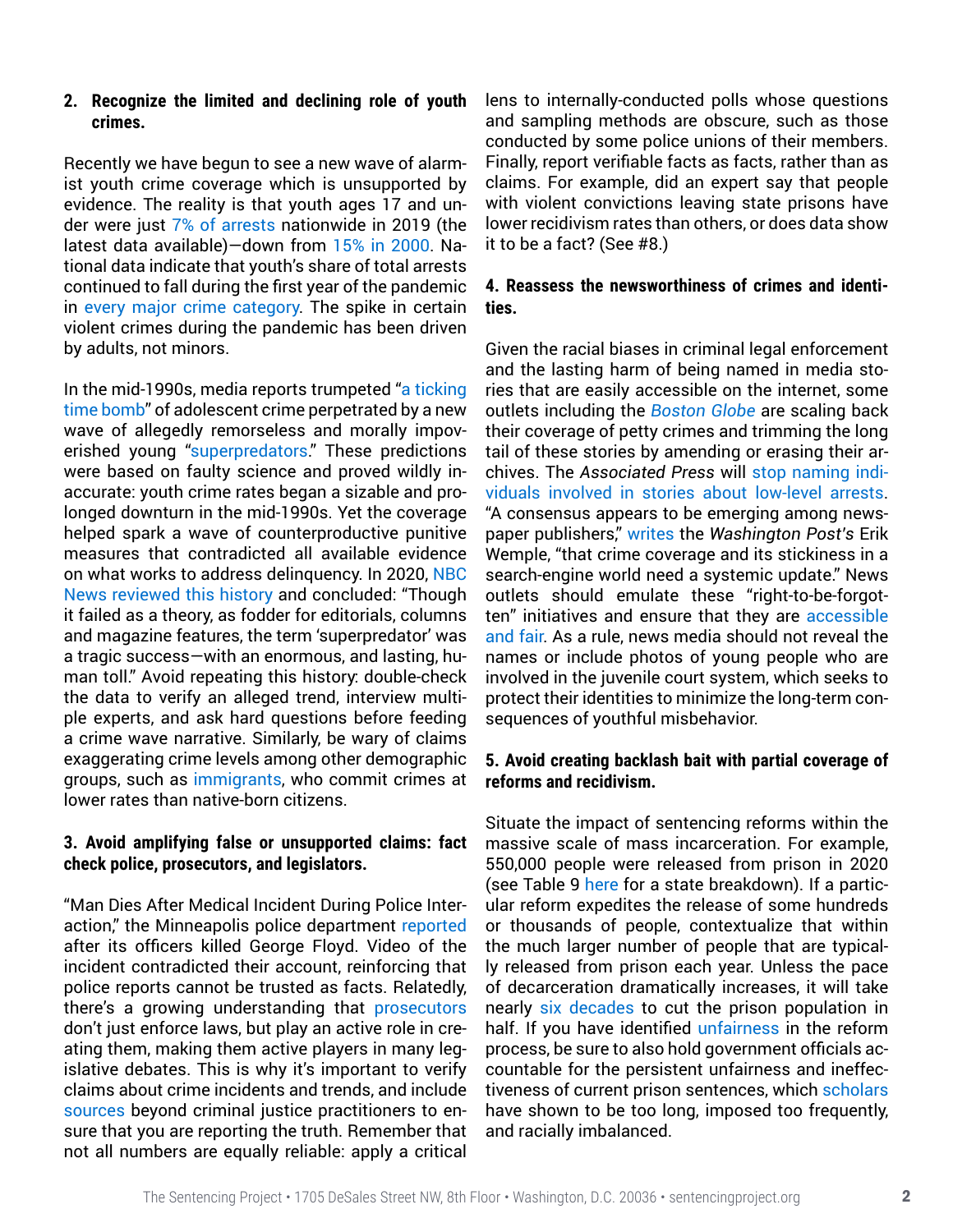Even the best policies that dramatically reduce recidivism rates cannot get these rates to 0. If policies are evaluated by the recidivism of the few, then elected officials and practitioners will be pressured to abandon effective policies in the face of public opinion misinformed by skewed media coverage. As the *[Marshall Project](https://www.themarshallproject.org/2015/05/13/willie-horton-revisited)* explains, furloughs and work release programs in prisons were generally successful but news coverage of "Willie" Horton brought that to an end. Avoid turning one tragic incident into the harbinger of tragic criminal justice policies by informing your audience about the relative infrequency of such incidents, and by asking what preventative policies beyond further incarceration—might avert another similar tragedy. If an arrest you've covered results in a dismissal or finding of innocence, ensure that your coverage follows through to the conclusion of the case.

#### **6. Conduct a racial equity audit on the** *quantity* **of your crime coverage.**

Media accounts often over represent crime committed by Black males and victimization experienced by white females. Researchers have shown that journalists gravitate to *unusual* cases when selecting homicide victims (white women) and to *more common* cases when selecting people who have committed homicide (Black men), suggesting that newsworthiness is not a product of how representative or novel a crime is, but rather how well it can be ["scripted using](https://link.springer.com/article/10.1023/A:1025713518156)  [stereotypes grounded in White racism and White fear](https://link.springer.com/article/10.1023/A:1025713518156)  [of Black crime."](https://link.springer.com/article/10.1023/A:1025713518156) Homicide victims were more likely to make the news if they were white or killed in majority-white neighborhoods, according to a recent Chicago [study](https://journals.sagepub.com/doi/10.1177/2332649220948184?eType=EmailBlastContent&eId=9a70a89a-5e80-453e-8d53-31af441f7bc1). Media outlets should conduct an [audit](http://www.bmsg.org/sites/default/files/bmsg_other_publication_off_balance.pdf) comparing how their crime coverage compares to the community's crime and victimization rates, with awareness that arrest rates oversample crimes committed by people of color. In addition, ensuring diversity among sources and news staff, in terms of racial and other identities and exposure to the criminal justice system, would improve the fairness of your coverage.

#### **7. Conduct a racial equity audit on the** *quality* **of your crime coverage.**

Ensure that your crime coverage is treating people of color—both those accused of crime and those who are victims—as humanely and fairly as it is treating white people in similar circumstances. Chicagoans

killed in predominantly Black and Latinx neighborhoods were less likely to be treated through the ["lens](https://journals.sagepub.com/doi/10.1177/2332649220948184?eType=EmailBlastContent&eId=9a70a89a-5e80-453e-8d53-31af441f7bc1)  [of complex personhood,](https://journals.sagepub.com/doi/10.1177/2332649220948184?eType=EmailBlastContent&eId=9a70a89a-5e80-453e-8d53-31af441f7bc1)" such as by noting the victim's family and community roles. White mass shooters have been presented more [sympathetically,](https://journals.sagepub.com/doi/abs/10.1177/0022427818787225?journalCode=jrca) such as by recognizing an underlying mental illness, than Black counterparts. [News images](https://www.cjr.org/criticism/opioid-crisis-photos.php?link) of people—often white—impacted by the opioid crisis have depicted well-lit spaces, stressed domesticity, and emphasized close-knit communities while past drug crises tended to depict nighttime scenes on seedy streets or portrayed individuals—often Black—interacting with the police, courts, or jails—often using starker black and white photography. Past research on television news found that Black individuals accused of crime were presented in more [threatening contexts](https://journals.sagepub.com/doi/10.1177/002242702237286) than whites: Black individuals were disproportionately shown in [mug shots](https://www.poynter.org/ethics-trust/2020/newsrooms-are-rethinking-their-use-of-mugshots-in-crime-reporting/) and in cases where the victim was a stranger. Black and Latinx individuals were also more often presented in a [non-individualized](https://press.uchicago.edu/ucp/books/book/chicago/B/bo4488399.html) way than whites—by being left unnamed—and were more likely to be shown as threatening—by being depicted in physical custody of police. Regular audits can help to catch and correct biased coverage. To correct these disparities, level up rather than down: reassess whether crimes are newsworthy (see #4) and present the nuance and humanity of everyone.

## **8. Be cognizant that growing prison terms for violent crimes are a key driver of mass incarceration, and that an abundance of evidence has proven these sentences to be ineffective.**

Half of the prison population was convicted of a [vi](https://www.sentencingproject.org/publications/the-next-step-ending-excessive-punishment-for-violent-crimes/)[olent offense](https://www.sentencingproject.org/publications/the-next-step-ending-excessive-punishment-for-violent-crimes/), which ranges from assault and robbery to sexual assault and murder. Growing sentence lengths for this population has been a [major driver](https://www.nap.edu/catalog/18613/the-growth-of-incarceration-in-the-united-states-exploring-causes) of mass incarceration. Over 200,000 people in U.S. prisons were serving [life sentences](https://www.sentencingproject.org/publications/the-next-step-ending-excessive-punishment-for-violent-crimes/) in 2020—more people than were in prison with any sentence in 1970. But "criminal careers are of a short duration (typically under 10 years)," write University of Texas Criminologist [Alex Piquero and colleagues](https://oxford.universitypressscholarship.com/view/10.1093/acprof:oso/9780199828166.001.0001/acprof-9780199828166), "which calls into question many of the long-term sentences that have characterized American penal policy." People released after decades of imprisonment for the most serious crimes have extremely [low recidi](https://www.sentencingproject.org/publications/a-second-look-at-injustice/)[vism rates.](https://www.sentencingproject.org/publications/a-second-look-at-injustice/) This fact indicates that they have been imprisoned long past the point at which they pose an above-average public safety risk. More generally, when the [Bureau of Justice Statistics](https://bjs.ojp.gov/content/pub/pdf/18upr9yfup0514.pdf) examined individuals released from state prisons in 2005, it